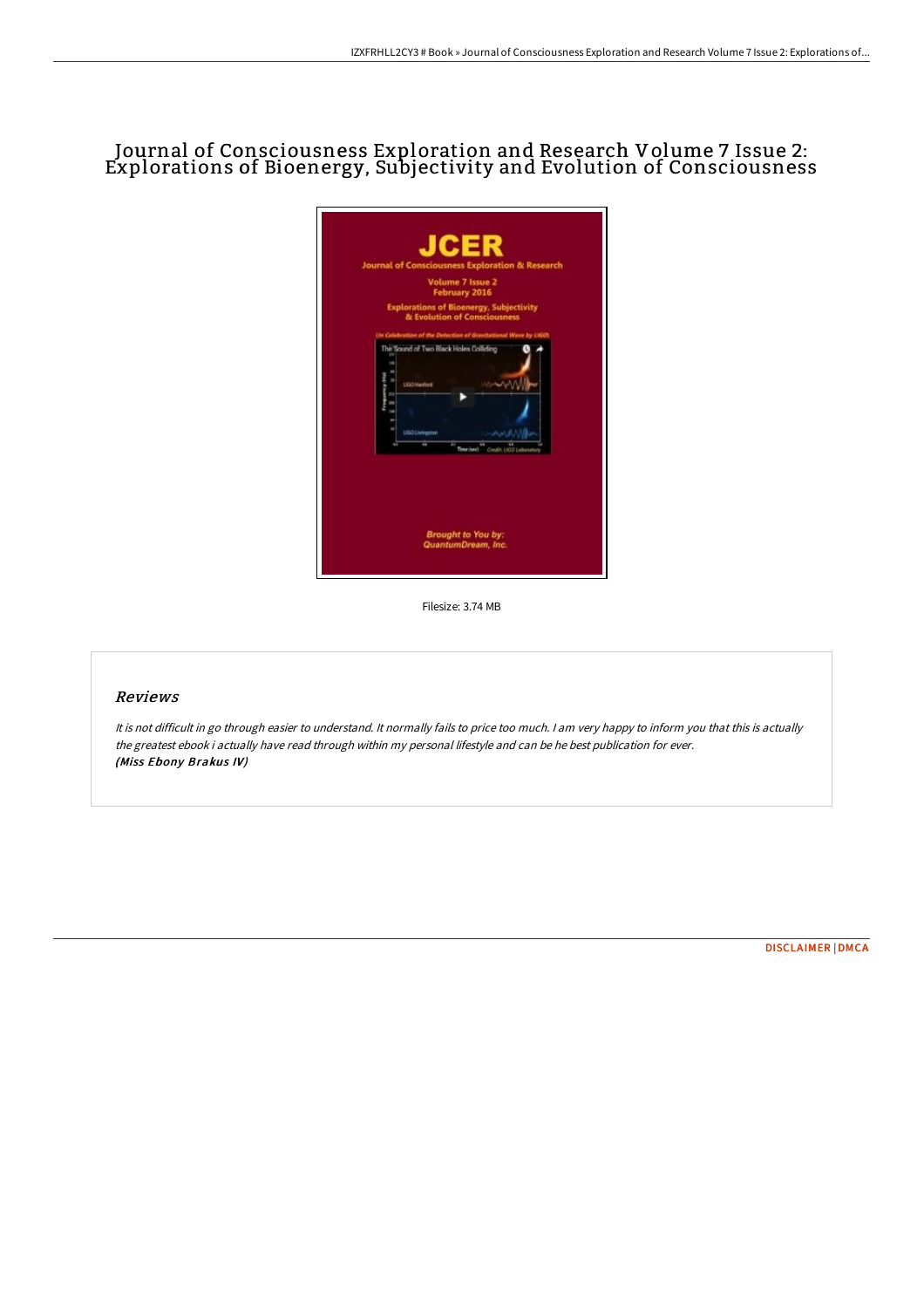## JOURNAL OF CONSCIOUSNESS EXPLORATION AND RESEARCH VOLUME 7 ISSUE 2: EXPLORATIONS OF BIOENERGY, SUBJECTIVITY AND EVOLUTION OF CONSCIOUSNESS



To download Journal of Consciousness Exploration and Research Volume 7 Issue 2: Explorations of Bioenergy, Subjectivity and Evolution of Consciousness PDF, remember to refer to the link beneath and download the ebook or gain access to other information that are in conjuction with JOURNAL OF CONSCIOUSNESS EXPLORATION AND RESEARCH VOLUME 7 ISSUE 2: EXPLORATIONS OF BIOENERGY, SUBJECTIVITY AND EVOLUTION OF CONSCIOUSNESS ebook.

2016. PAP. Book Condition: New. New Book. Delivered from our US warehouse in 10 to 14 business days. THIS BOOK IS PRINTED ON DEMAND.Established seller since 2000.

 $_{\rm per}$ Read Journal of [Consciousness](http://techno-pub.tech/journal-of-consciousness-exploration-and-researc-29.html) Exploration and Research Volume 7 Issue 2: Explorations of Bioenergy, Subjectivity and Evolution of Consciousness Online

**Download PDF Journal of [Consciousness](http://techno-pub.tech/journal-of-consciousness-exploration-and-researc-29.html) Exploration and Research Volume 7 Issue 2: Explorations of Bioenergy,** Subjectivity and Evolution of Consciousness